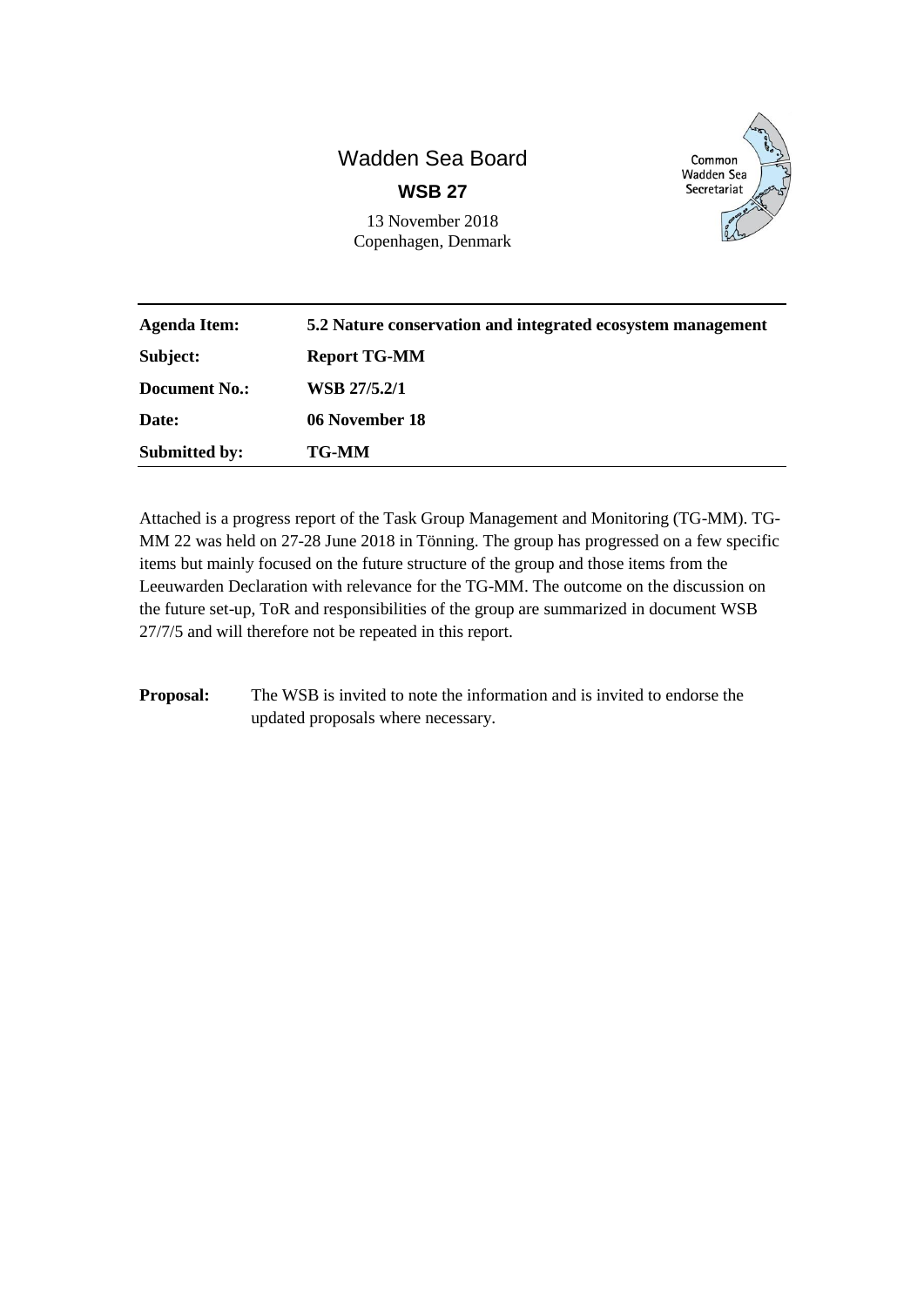# Task Group Management and Monitoring (TG-MM) progress report since WSB-26

Since WSB-26 the TG-MM has progressed on the following specific items:

## **Fish targets**

*LD Para 13. Instruct the Wadden Sea Board to further develop and contribute to implementing the SWIMWAY Vision (at Annex 3) as an integrated approach to achieving the Trilateral Fish Targets by investigating, monitoring, managing and communicating topics concerning the ecology of fish of the Wadden Sea Area;*

The Swimway group held a work meeting on 10-11of September to elaborate on the work programme and the future set up of the group. The results were elaborated further during the review workshop in October in Hamburg and are displayed in document WSB27/7/3.

During that workshop it was proposed, that the current Swimway group will be maintained as Swimway Initiation Group for the year 2019. TG-MM agreed to the proposal. The main task of the group will be the organisation of a fish summit, which is intended to attract and connect the scientific community and the aim to establish a joint Swimway programme. A focus will be on the involvement of the scientific community in the generation of projects with a basic support by the TWSC. A trilateral committee, consisting of members of the Swimway group, will be discussing further specifications and topics for this conference. Furthermore, the group should elaborate on ToR for the entire programme period. This will be done in close cooperation with TG-MM.

**Proposal: WSB is invited to note the information.**

## **Harbour porpoises**

*LD Para 16. Agree to duly take account of the fact that harbour porpoises are present in the Wadden Sea, thus addressing the conservation of the species.*

A workshop on Harbour porpoises is planned for April 2019 as part of the "Harbour porpoise days 2019" in Wilhelmshaven, Germany. The original plans to host the workshop in autumn 2018 on the island of Sylt had to be postponed due to the workload at CWSS. The overall aim will be to collect and evaluate information on the specific ecological role of Harbour Porpoises in the Wadden Sea also with regard to the adjacent North Sea waters. The information should exceed the basic discussion displayed within the corresponding QSR Thematic Report on marine mammals. Furthermore, the relation of any activities of the TWSC with regard to ASCOBANS and OSPAR would need further clarification.

**Proposal: WSB is requested to endorse the approach.**

### **Alien species**

*LD Para 17. Instruct the Wadden Sea Board to undertake further steps towards a Trilateral Management and Action Plan Alien Species (MAPAS) (as described in Annex 4), which should include relevant steps for public awareness and cooperation on early warning and measures, integrating a related monitoring programme, based on the national data*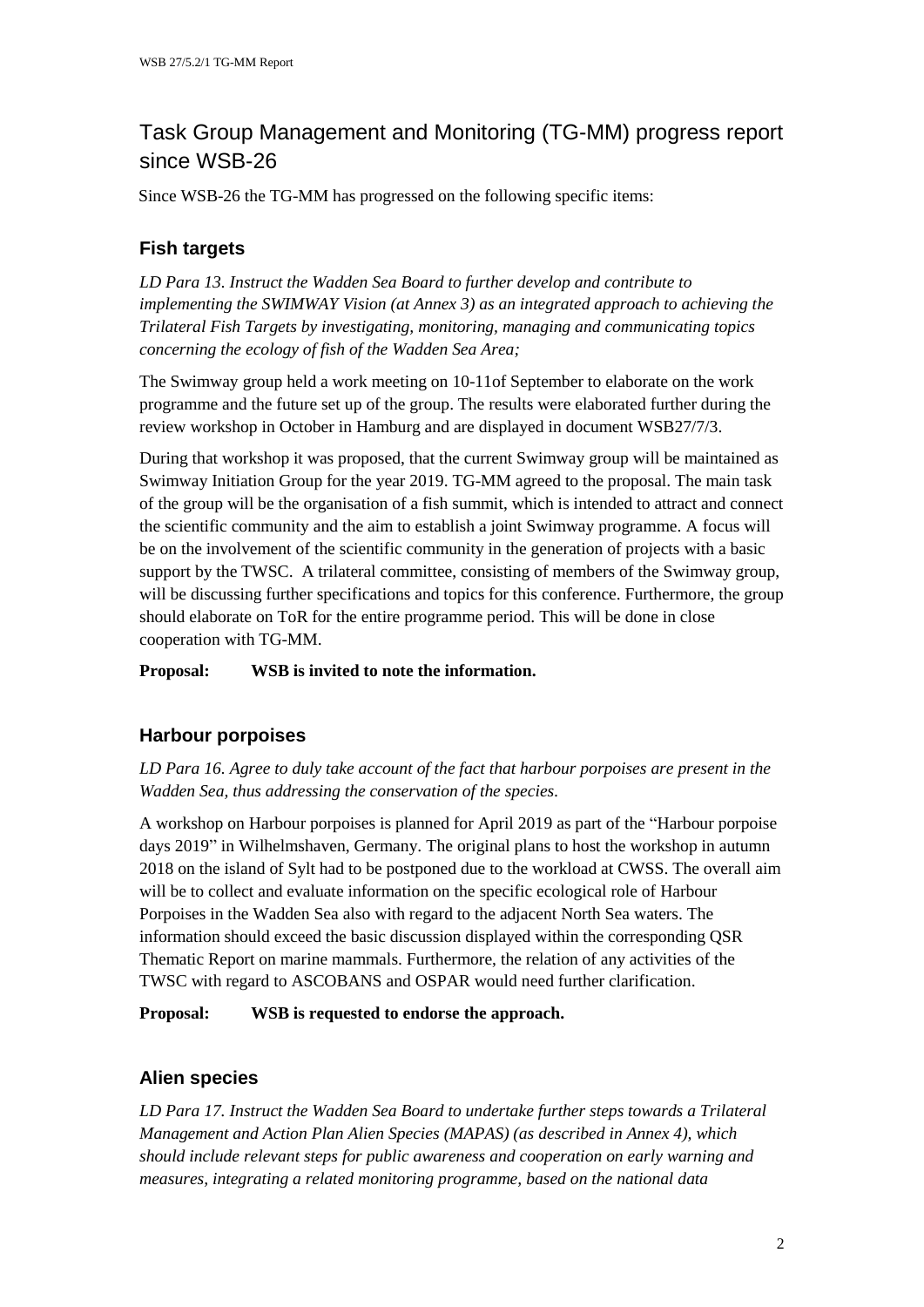*underpinning the Trilateral Assessment and Monitoring Programme, including the installation of the network platform at the Common Wadden Sea Secretariat.*

The ad hoc Working Group Alien Species will retain under the Task Group Management for the year 2019. The working group was requested to incorporate final changes to the MAPAS and to further elaborate on the communication plan which was rejected by TG-MM before. In the meantime, WG-AS has provided a new version of the MAPAS on basis of the received comments.

**Proposal: WSB is invited to note the information.**

### **Sustainable Fisheries**

*LD Para 21. Instruct the Wadden Sea Board to further develop steps for the sustainability of fisheries in the Wadden Sea Area on the trilateral level, in order to achieve the conservation objectives of the Trilateral Wadden Sea Cooperation as well as a level playing field. This should be done in close cooperation with responsible authorities and relevant stakeholders and initiatives (e.g. certification procedures), within the Framework for Sustainable Fisheries, taking into account both the importance of the ecosystem service of providing regional sea food in this respect and the integrity of the World Heritage Site.*

TG-MM agreed to propose three options to the TWSC review workshop in October but also for the general handling of the issue in the future: a) elaboration of the topic in the framework of the World Heritage Management Plan; b) handling of fisheries to a certain extent in TG-MM and/or c) installing a (Task) group on fisheries.

**Proposal: WSB is invited to endorse the approach.**

### **Quality Status Report**

TD §61. Instruct the WSB to elaborate the next Wadden Sea Quality Status (Outlook) Report for 2016 in time for the 2018 Conference, in order also to be in line with the reporting cycles of the N2000 Directives and Marine Strategy Framework Directive.

During TG-MM 22, it was agreed that CWSS, in close cooperation with the Editorial Board, would draft a new version of the QSR Synthesis Report, based on the received comments. TG-MM acknowledged the initial procedure that the members of the Editorial Board are the authors of the Synthesis Report and are therefore responsible for the content, taking into account that WSB requested submission of the report before publication. The new draft is pending due to the workload of CWSS.

**Proposal: WSB is invited to note the information.**

#### **N2000 roof report**

*TD §23 Agree therefore to cooperate in evaluating the assessments under the Habitats Directive, also with the aim to prepare a common Natura 2000 roof report for the Wadden Sea.*